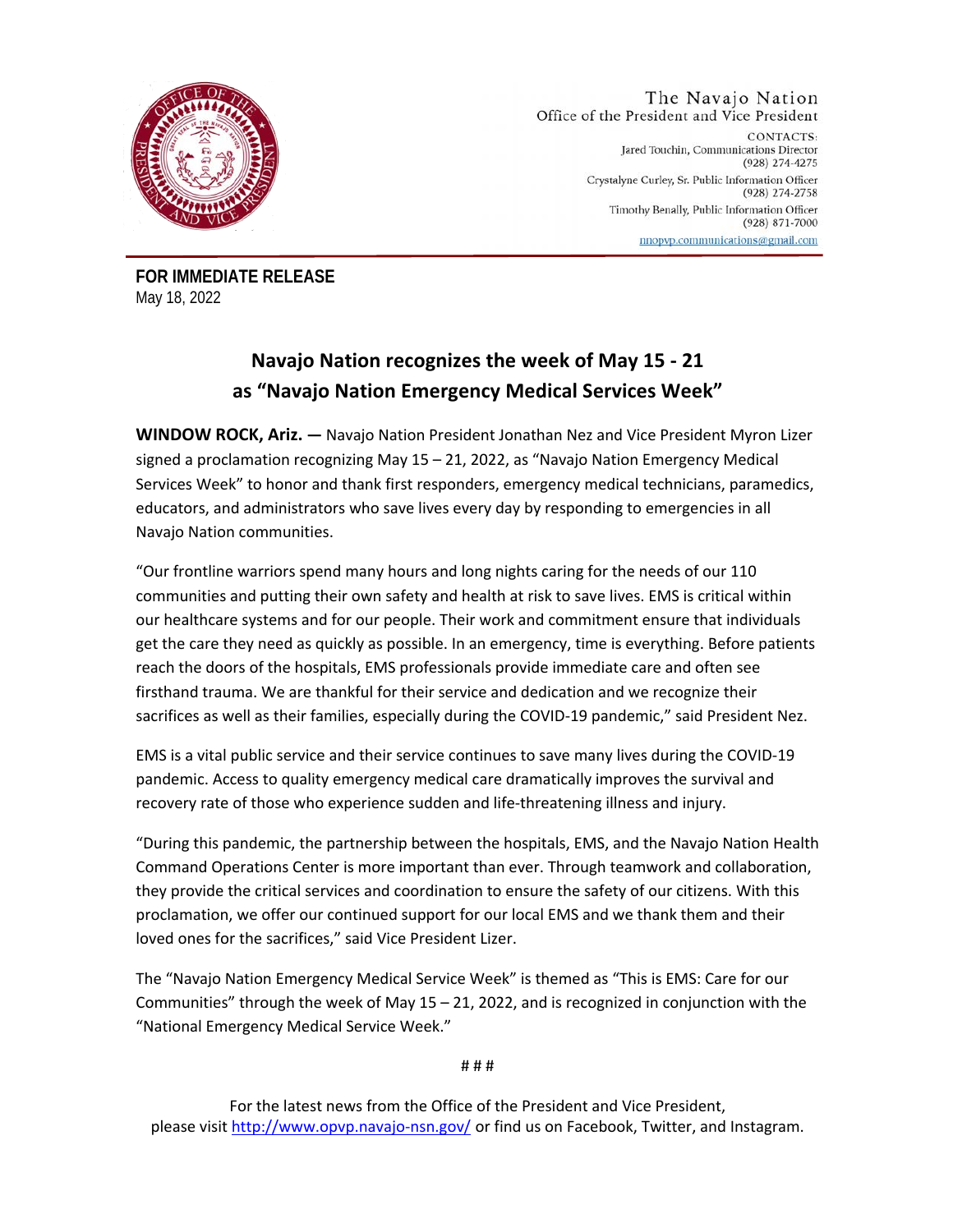

# **THE NAVAJO NATION**

Proclamation

### **RECOGNIZING MAY 15 – 21, 2022 AS "NAVAJO NATION EMERGENCY MEDICAL SERVICES WEEK"**

**THE NAVAJO NATION** proclaims May 15-21, 2022 as the NAVAJO NATION EMERGENCY MEDICAL SERVICES WEEK. The National campaign is endorsed by the American College of Emergency Physicians and National Association of Emergency Medical Technicians to direct attention to the importance of emergency response in saving precious lives.

**WHEREAS**, Emergency Medical Services (EMS) are a vital public service and are working hard to save lives during the COVID-19 pandemic. Access to quality emergency medical care dramatically improves the survival and recovery rate of those who experience sudden and lifethreatening illness or injury; and

**WHEREAS**, serving as the safety net of the Navajo Nation's health care system, the members of emergency medical services teams are ready to provide lifesaving care to those in need 24 hours a day, seven days a week; and

**WHEREAS**, emergency medical services teams consist of First Responders, Emergency Medical Technicians, Paramedics, Emergency Medical Dispatchers, Firefighters, Police Officers, Emergency Physicians, Emergency Nurses, Emergency Trauma Technicians, Educators, and Administrators; and

**WHEREAS**, career and volunteer members of emergency medical services teams engage in thousands of hours of specialized training and continuing education to enhance their lifesaving skills. EMS providers also educate the public about injury prevention; and

**WHEREAS**, Navajo Nation has a well-established system of EMS providers and services. We wish to celebrate the dedicated volunteers, professionals, and facilities that make Navajo Nation's EMS system strong; and

**WHEREAS**, the families of the emergency medical services care team endure endless sacrifice and continuous support for their loves ones while performing their duties to save lives; and